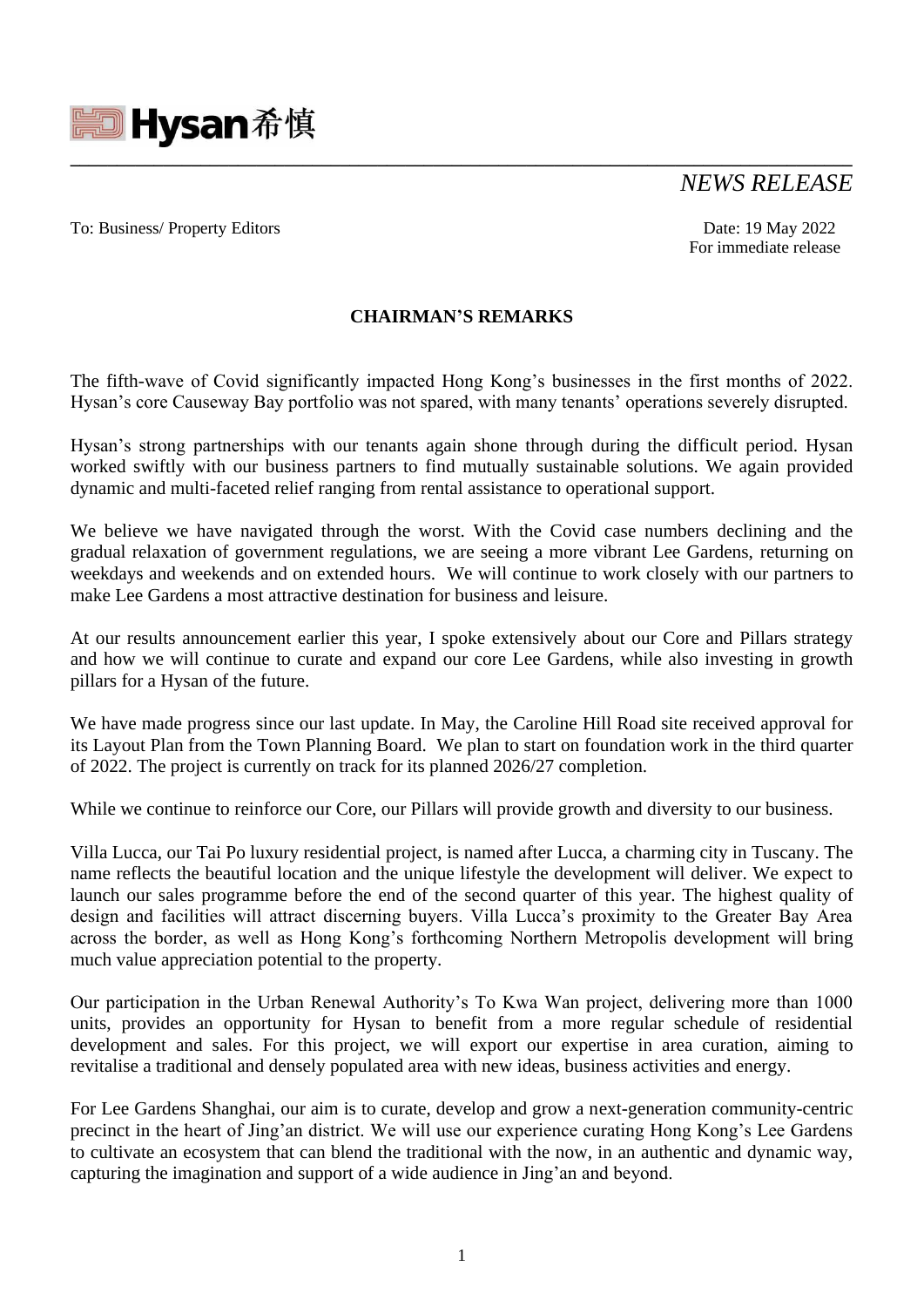Our other pillars include the Greater Bay Area Flex workspace joint venture with the world-leading workspace provider, IWG. Since our last report in February, this business has grown from 33 to 36 centres in 5 cities. Flex workspace has been fully tested during two years of work-from-home imposed during Covid. With technology, structural changes of office functions, occupants' expectation and behaviour, hybrid mode of work will stay. Our portfolio remains healthy with strong occupancy rates and a continuing diversification of tenant profile.

Finally, our investment in the New Frontier Group in the premium healthcare sector is another good example of investing with a mature and experienced partner. This is an accretive investment and delivers a strategic exposure in a key growth sector.

At Lee Gardens, we continue our sustainability efforts, focusing on the "social" aspect of ESG, helping the community during Hong Kong's fifth wave of Covid.

In February, we set up the first Satellite Community Vaccination Centre within a private property portfolio at Leighton Centre. It has proven to be so popular that we expanded the Centre to two floors in March.

In response to the surging demand for vaccination, we moved quickly with our partners to build a temporary vaccination centre at the soon-to-be developed Caroline Hill Road site. Now completed, it allows more than 10 thousand people to be vaccinated each week. We also donated hundreds of medicalgrade air purifiers to small businesses, centres for the elderly and NGO offices for frontline workers, and provided food and other care packages to areas with large elderly populations.

We believe in innovation. Attracting and supporting Hong Kong talent will underpin the future of Hong Kong. To that end, Hysan joined forces with Hong Kong Science and Technology Parks (HKSTP) to launch "The Community Lab", where new technology ventures can test and commercialise their innovations in a real-world environment. We will also help start-ups to develop business plans and provide advice to increase their potential for long-term success.

We look forward to more positive news about Hysan's business and sustainability efforts in the months ahead.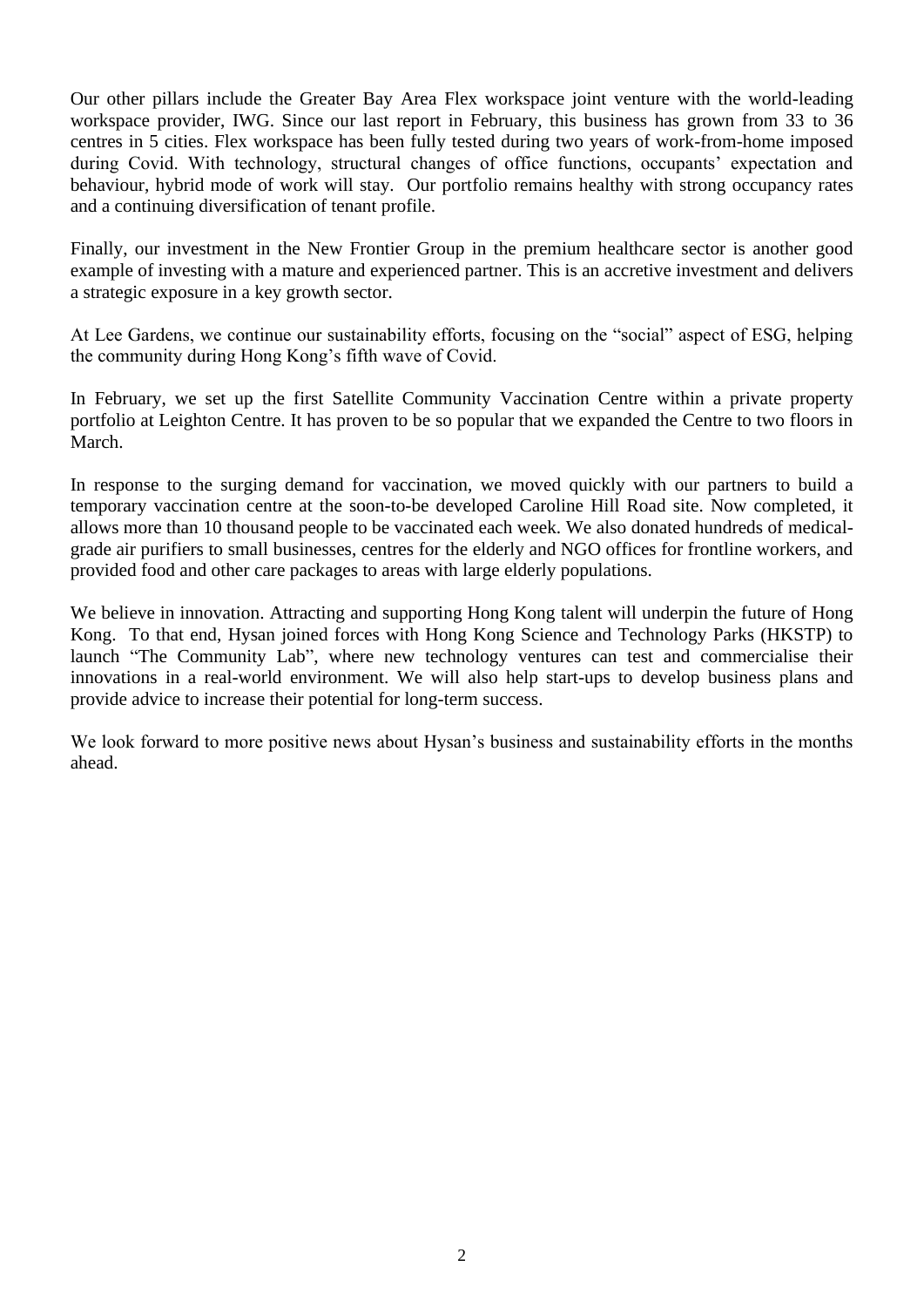

Hysan Development's Chairman Ms. Irene Lee



Hysan Development's Chairman Ms. Irene Lee (middle), Executive Director and Chief Operating Officer Mr. Ricky Lui (on the left) and Chief Financial Officer and Company Secretary Mr. Roger Hao (on the right) at the 2022 Annual General Meeting.

#### - ends-